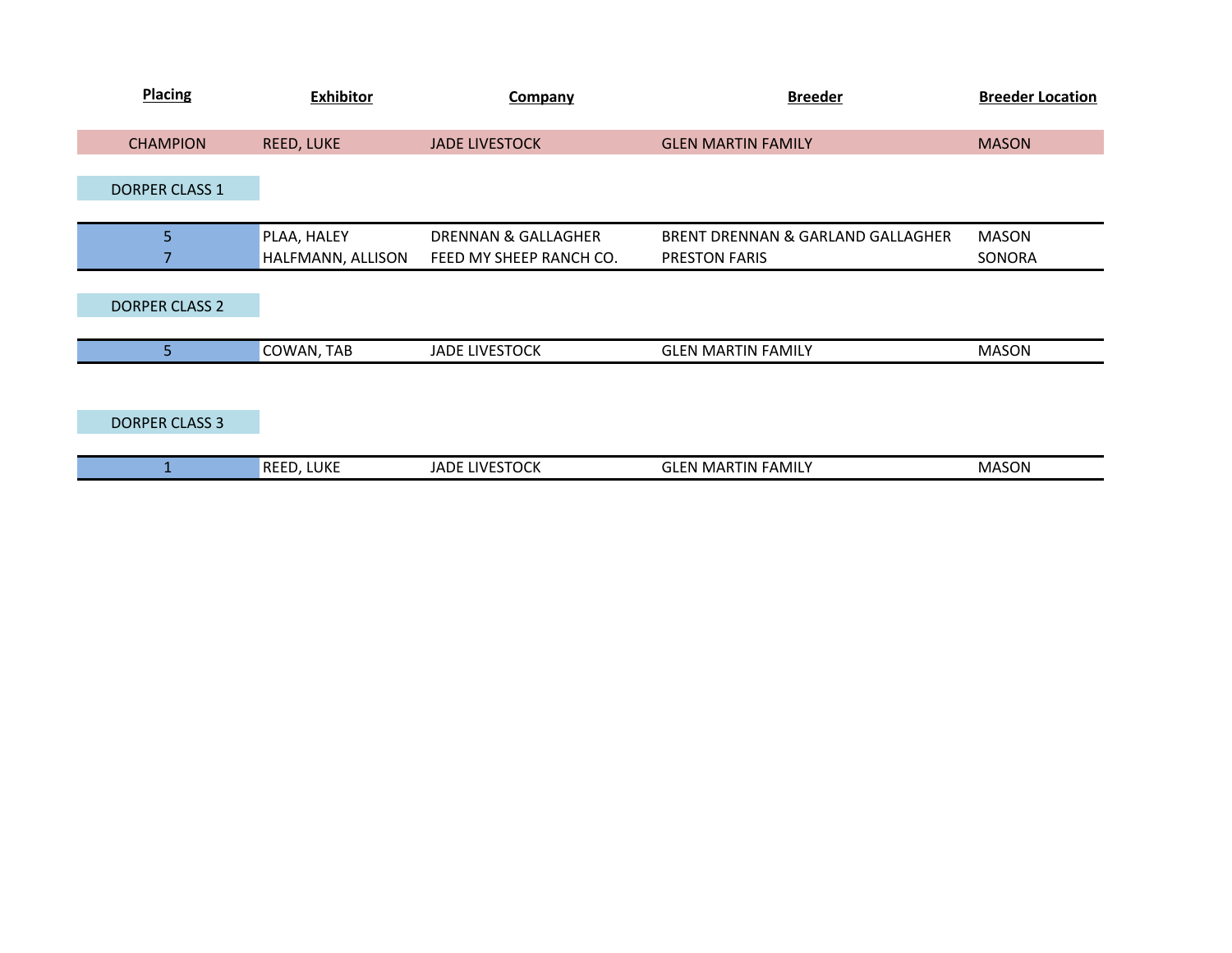| <b>Placing</b>          | <b>Exhibitor</b>        | Company                     | <b>Breeder</b>                    | <b>Breeder Location</b> |
|-------------------------|-------------------------|-----------------------------|-----------------------------------|-------------------------|
| <b>CHAMPION</b>         | <b>OSBOURN, EMMA</b>    | <b>STRUBE LIVESTOCK</b>     | <b>KENNY &amp; SLAYTON STRUBE</b> | <b>WALL</b>             |
| <b>FINEWOOL CLASS 1</b> |                         |                             |                                   |                         |
|                         | <b>BARRETT, RYLEE</b>   | <b>STRUBE LIVESTOCK</b>     | <b>KENNY &amp; SLAYTON STRUBE</b> | <b>WALL</b>             |
| 3                       | KILLAM, LEXI            | <b>STRUBE LIVESTOCK</b>     | <b>KENNY &amp; SLAYTON STRUBE</b> | <b>WALL</b>             |
| $\overline{4}$          | <b>BLANEK, STEELEY</b>  | <b>STRUBE LIVESTOCK</b>     | <b>KENNY &amp; SLAYTON STRUBE</b> | <b>WALL</b>             |
| 5                       | LIVELY, MAKALEA         | <b>STULTZ SHEEP COMPANY</b> | ROSS STULTZ                       | <b>MENARD</b>           |
| 6                       | <b>HOWELL, BROOKLYN</b> | <b>STRUBE LIVESTOCK</b>     | <b>KENNY &amp; SLAYTON STRUBE</b> | <b>WALL</b>             |
| 8                       | BRYANT, OWEN            | RAINEY CLUB LAMBS           | <b>GARY RAINEY</b>                | ANDREWS                 |
|                         |                         |                             |                                   |                         |

## FINEWOOL CLASS 2

|                | OSBOURN, EMMA             | <b>STRUBE LIVESTOCK</b>               | <b>KENNY &amp; SLAYTON STRUBE</b>         | WALL                 |
|----------------|---------------------------|---------------------------------------|-------------------------------------------|----------------------|
| 3              | MARSHALL, ETHAN           | JACOBY BROTHERS                       | <b>JASON JACOBY</b>                       | <b>MELVIN</b>        |
| $\overline{4}$ | MILLER, JAYLAN            | LONG CLUB LAMBS                       | <b>SCOT &amp; RICHARD LONG</b>            | <b>STERLING CITY</b> |
| 5.             | HOELSCHER, KINLEY         | <b>HOELSCHER SHOW STOCK</b>           | LEROY & ALLEN HOELSCHER                   | <b>ROSCOE</b>        |
| $\overline{7}$ | <b>DUDENSING, BARRETT</b> | <b>DUDENSING SHOW LAMBS</b>           | KENNETH & JEFF DUDENSING                  | SOMERVILLE           |
| 8              | WEAHBA, KASON             | DUDENSING SHOW LAMBS                  | KENNETH & JEFF DUDENSING                  | SOMERVILLE           |
| 9              | ALLENSWORTH, AVA          | <b>CORDES &amp; NOELKE CLUB LAMBS</b> | <b>ONEY CORDES &amp; ELISABETH NOELKE</b> | <b>MERTZON</b>       |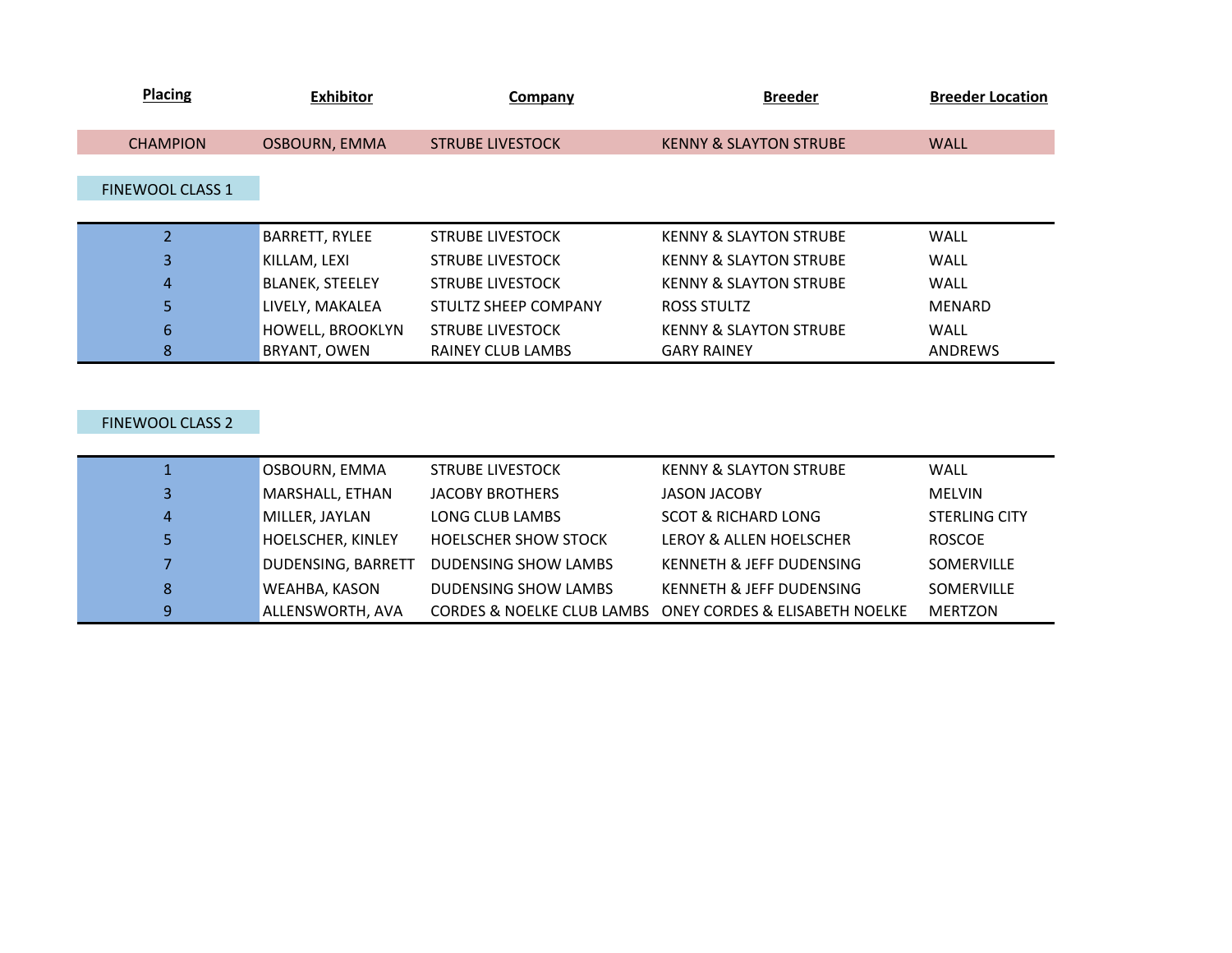| <b>Placing</b>                | <b>Exhibitor</b>          | <b>Company</b>            | <b>Breeder</b>                      | <b>Breeder Location</b> |
|-------------------------------|---------------------------|---------------------------|-------------------------------------|-------------------------|
|                               |                           |                           |                                     |                         |
|                               |                           |                           |                                     |                         |
| <b>FINEWOOL CROSS CLASS 1</b> |                           |                           |                                     |                         |
|                               |                           |                           |                                     |                         |
|                               |                           |                           |                                     |                         |
| 2                             | <b>SCHARA SCOUT</b>       | <b>SANDERS SHOW LAMBS</b> | <b>ROY &amp; LISA SANDERS</b>       | <b>HARPER</b>           |
| 3                             | SANCHEZ, BAILEY           | <b>RAINEY CLUB LAMBS</b>  | <b>GARY RAINEY</b>                  | ANDREWS                 |
| 5                             | MATHIS, AMY               |                           | <b>JUSTIN &amp; BRIDGETTE JONAS</b> | <b>CHRISTOVAL</b>       |
|                               | <b>KRIPPENDORF, LIVVY</b> | <b>STRUBE LIVESTOCK</b>   | <b>KENNY &amp; SLAYTON STRUBE</b>   | <b>WALL</b>             |
| 9                             | HALFMANN, KENLI           | <b>STRUBE LIVESTOCK</b>   | <b>KENNY &amp; SLAYTON STRUBE</b>   | <b>WALL</b>             |

## FINEWOOL CROSS CLASS 2

|    | <b>PROSISE-REA, ELLA</b> | <b>STRUBE LIVESTOCK</b> | <b>KENNY &amp; SLAYTON STRUBE</b> | WALL         |
|----|--------------------------|-------------------------|-----------------------------------|--------------|
|    | <b>PARKER. LEEANN</b>    | <b>STRUBE LIVESTOCK</b> | <b>KENNY &amp; SLAYTON STRUBE</b> | WALL         |
| 10 | SHERRILL, BRYAR          | SMITHWICK CLUB LAMBS    | KYLE & JULIE SMITHWICK            | <b>MILES</b> |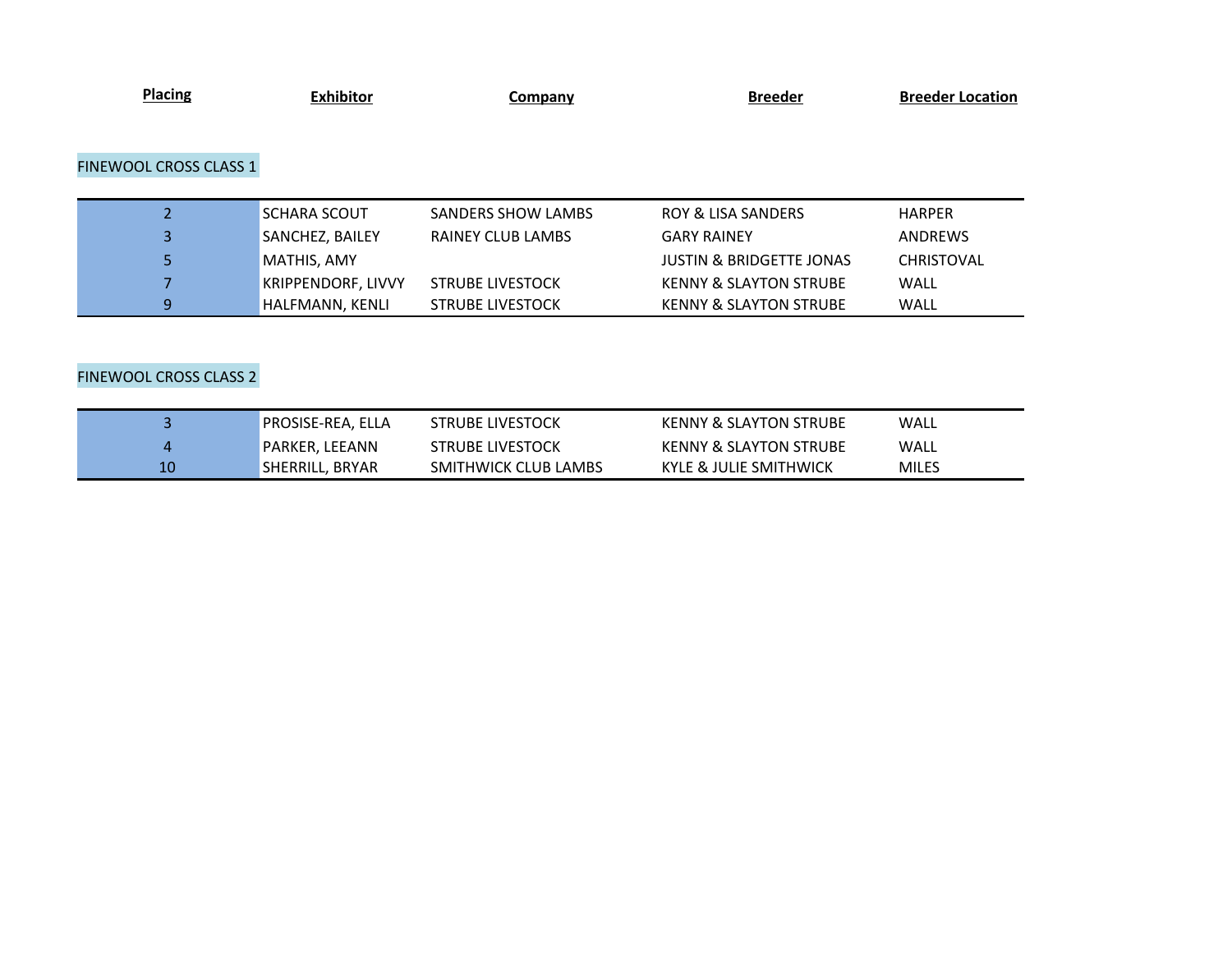| <b>Placing</b>          | <b>Exhibitor</b>       | Company                    | <b>Breeder</b>                 | <b>Breeder Location</b> |
|-------------------------|------------------------|----------------------------|--------------------------------|-------------------------|
| <b>RESERVE CHAMPION</b> | <b>DICKISON, QUINN</b> | <b>JENNINGS SHOW LAMBS</b> | AARON & GARY JENNINGS          | <b>FREDONIA</b>         |
|                         |                        |                            |                                |                         |
| SOUTHDOWN CLASS 1       |                        |                            |                                |                         |
|                         |                        |                            |                                |                         |
| 3                       | ZIMMERMAN, JAXON       | <b>FRITZ SOUTHDOWNS</b>    | <b>KEVIN &amp; SUSAN FRITZ</b> | <b>FREDERICKSBURG</b>   |
| $\overline{4}$          | <b>CHESHIRE, AVERY</b> | <b>FRITZ SOUTHDOWNS</b>    | <b>KEVIN &amp; SUSAN FRITZ</b> | <b>FREDERICKSBURG</b>   |
| 5                       | CHESHIRE, DREW         | <b>FRITZ SOUTHDOWNS</b>    | <b>KEVIN &amp; SUSAN FRITZ</b> | <b>FREDERICKSBURG</b>   |
| 9                       | <b>FLANAGAN, AVERY</b> | <b>FLANAGAN SOUTHDOWNS</b> | SCOTT & MYLEA FLANAGAN         | <b>BALLINGER</b>        |
| 10                      | PETERSON, KYTLIN       | <b>JENNINGS SHOW LAMBS</b> | AARON & GARY JENNINGS          | <b>FREDONIA</b>         |
|                         |                        |                            |                                |                         |

## SOUTHDOWN CLASS 2

| BURKHAM. ABBY     | FRITZ SOUTHDOWNS        | KEVIN & SUSAN FRITZ | <b>FREDERICKSBURG</b> |
|-------------------|-------------------------|---------------------|-----------------------|
| KRIPPENDORF, LUKE | <b>FRITZ SOUTHDOWNS</b> | KEVIN & SUSAN FRITZ | <b>FREDERICKSBURG</b> |
| CHESHIRE. BAILEY  | <b>FRITZ SOUTHDOWNS</b> | KEVIN & SUSAN FRITZ | <b>FREDERICKSBURG</b> |

## SOUTHDOWN CLASS 3

|                | DICKISON, QUINN       | <b>JENNINSG SHOW LAMBS</b> | AARON & GARY JENNINGS          | <b>FREDONIA</b>   |
|----------------|-----------------------|----------------------------|--------------------------------|-------------------|
| $\overline{2}$ | HOHENSEE, HADLEY      | JENNINSG SHOW LAMBS        | AARON & GARY JENNINGS          | <b>FREDONIA</b>   |
| 4              | <b>GARNER, CORBIN</b> | <b>FRITZ SOUTHDOWNS</b>    | <b>KEVIN &amp; SUSZN FRITZ</b> | FREDERICKSBURG    |
| 5.             | HOWE, MORGAN          | <b>JENNINSG SHOW LAMBS</b> | AARON & GARY JENNINGS          | <b>FREDONIA</b>   |
| 6              | CONWAY, KALLIE        | <b>JENNINSG SHOW LAMBS</b> | AARON & GARY JENNINGS          | <b>FREDONIA</b>   |
|                | <b>FLANAGAN, BEN</b>  | <b>FLANAGAN SOUTHDOWNS</b> | SCOTT & MYLEA FLANAGAN         | <b>BALLINGER</b>  |
| 8              | RICHARDSON, BRYNDEN   | <b>HARBOUR LIVESTOCK</b>   | MIKE & CONNIE HARBOUR          | <b>GATESVILLE</b> |
| 10             | HOKANSON, JANAE       | <b>JENNINSG SHOW LAMBS</b> | AARON & GARY JENNINGS          | <b>FREDONIA</b>   |